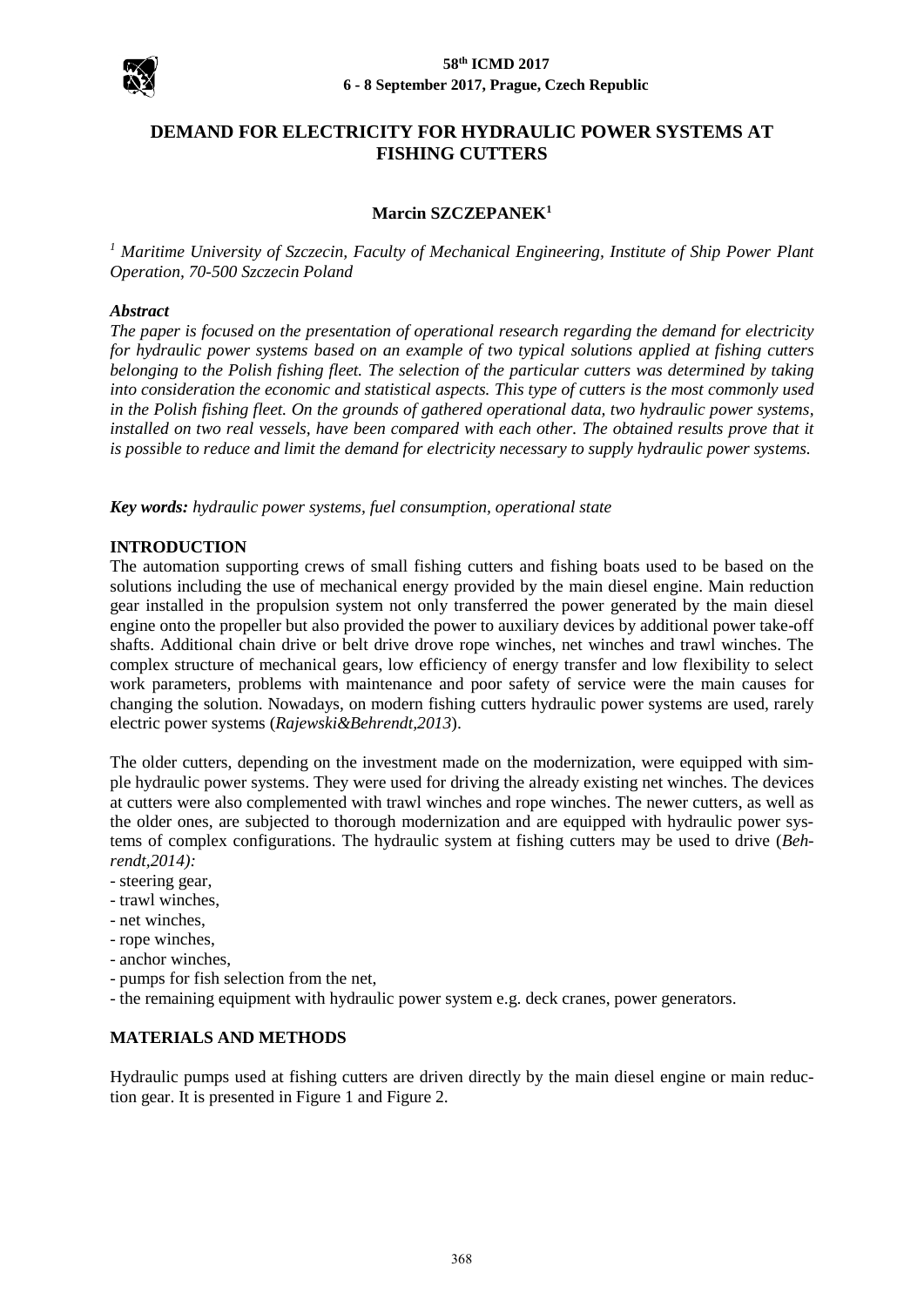



**Fig 1.** Propulsion system with hydraulic pumps driven by main reduction gear (*Borkowski&Myśków, 2015)*.

1.hydraulic pump for deck equipment and devices; 2. hydraulic pump for deck equipment and devices; 3. steering gear hydraulic pump, G – shaft power generator 4. power generator unit.



**Fig 2.** Propulsion system with hydraulic pumps driven by main diesel engine (*Borkowski&Myśków, 2015)*.

1. hydraulic pump for deck equipment and devices; 2. hydraulic pump for deck equipment and devices; 3. gear lubrication pump; G - shaft power generator; 4. power generator unit.

At fishing cutters, the hydraulic pumps are driven by the main diesel engine (Fig. 1) using mechanical or belt drive. In the case of the drive from the main reduction gear (Fig. 2) it is necessary to use a drive with an additional stage and power take-off shafts. An advantage of this solution is a high operational certainty. However, a disadvantage is that the pump is continuously working when the engine is activated. The only possible method to unload the hydraulic power system when it is not used to drive power devices (trawl winches, net winches, and auxiliary devices) is to change the working liquid circulation into the tank-tank flow, bypassing the remaining system part. However, even when the solution is applied, it is necessary to provide mechanical energy to drive the hydraulic pump. As the research showed, the demand for power is within 4% and even with unheated oil in the system, it equals up to 10% of the power consumed by the pumps at full working load *(Szczepanek&Kamiński, 2013)*.

### **RESULTS AND DISCUSSION**

When using hydraulic driven devices and equipment, the energy is converted into mechanical work performed by a hydraulic engine. The research has been carried out at two fishing cutters of the same type, equipped with winches with various hydraulic drives, in three operational states of hydraulic power systems which are specific for catching fish process:

- 1. throwing trawl net the work of net winch at throwing the trawl net, and then of two trawl winches (around 40 min.)
- 2. retrieving trawl– the work of two trawl winches (around 30 min.)
- 3. retrieving trawl net the work of net winch (30 min., depending on the weight of fish caught).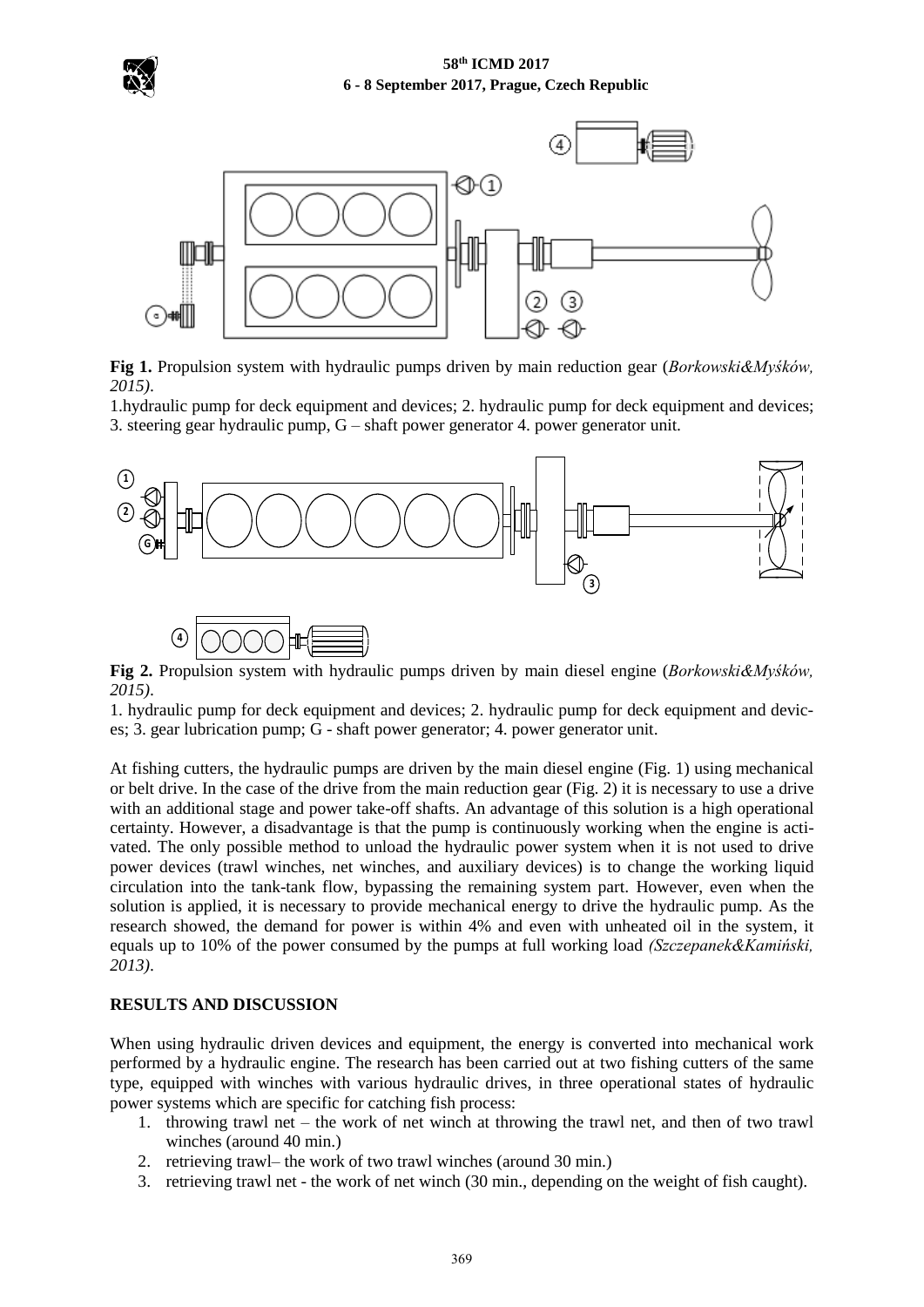

The measurement and calculation results are presented in Table 1.

# **Table 1. Basic measured and calculated load values for winches with hydraulic drive during catching fish process at cutters subject to research**

|                | Measured<br>and<br>calculated<br>parameters | Unit | Catching fish process stages |                         |                                         |                     |                         |                                            |
|----------------|---------------------------------------------|------|------------------------------|-------------------------|-----------------------------------------|---------------------|-------------------------|--------------------------------------------|
|                |                                             |      | Vessel 1                     |                         |                                         | Vessel 2            |                         |                                            |
|                |                                             |      | Retrieving<br>trawl          | Retrieving<br>trawl net | Throwing<br>trawl net<br>and a<br>trawl | Retrieving<br>trawl | Retrieving<br>trawl net | Throw-<br>ing<br>trawl net<br>and<br>trawl |
| $\mathbf{1}$   | Input power<br>of hydraulic<br>pump PB      | kW   | 26.0                         | 21.0                    | 16.0                                    | 29.0                | 28.0                    | 18.0                                       |
| $\overline{2}$ | Input power<br>of hydraulic<br>pump LB      | kW   | 26.0                         | 21.0                    | 16.0                                    | 29.0                | 26,0                    | 18.0                                       |
| 3              | Trawl winch<br>power PB                     | kW   | 11.6                         |                         | 7.2                                     | 13.0                |                         | 8.1                                        |
| $\overline{4}$ | Trawl winch<br>power LB                     | kW   | 11.6                         |                         | 7.2                                     | 13.0                |                         | 8.1                                        |
| 5              | Net winch<br>power PB                       | kW   |                              | 9.4                     | 7.2                                     |                     | 12.5                    | 8.1                                        |
| 6              | Net winch<br>power LB                       | kW   |                              | 9.4                     | 7.2                                     |                     |                         |                                            |
| $\overline{7}$ | Torque of<br>trawl winch<br>PB              | kNm  | 6.2                          |                         | 3.8                                     | 6.9                 |                         | 4.3                                        |
| 8              | Torque of<br>trawl winch<br>LB              | kNm  | 6.2                          |                         | 3.8                                     | 6.9                 |                         | 4.3                                        |
| 9              | Torque of<br>net winch<br>PB                | kNm  |                              | 9.8                     | 7.5                                     |                     | 13.0                    | 8.4                                        |
| 10             | Torque of<br>net winch<br>$\rm LB$          | kNm  |                              | 9.8                     | $7.5$                                   |                     |                         |                                            |
| 11             | Pull force of<br>trawl winch<br>PB          | kN   | 30.9                         |                         | 19.0                                    | 34.4                |                         | 21.4                                       |
| 12             | Pull force of<br>trawl winch<br>LB          | kN   | 30.9                         |                         | 19.0                                    | 34.4                |                         | 21.4                                       |
| 13             | Pull force of<br>net winch<br>PB            | kN   |                              | 16.3                    | 12.4                                    |                     | 21.7                    | 14.0                                       |
| 14             | Fuel<br>consumption                         | kg/h | 6.5                          | 5.3                     | 4.0                                     | 7.3                 | 3.5                     | 4,5                                        |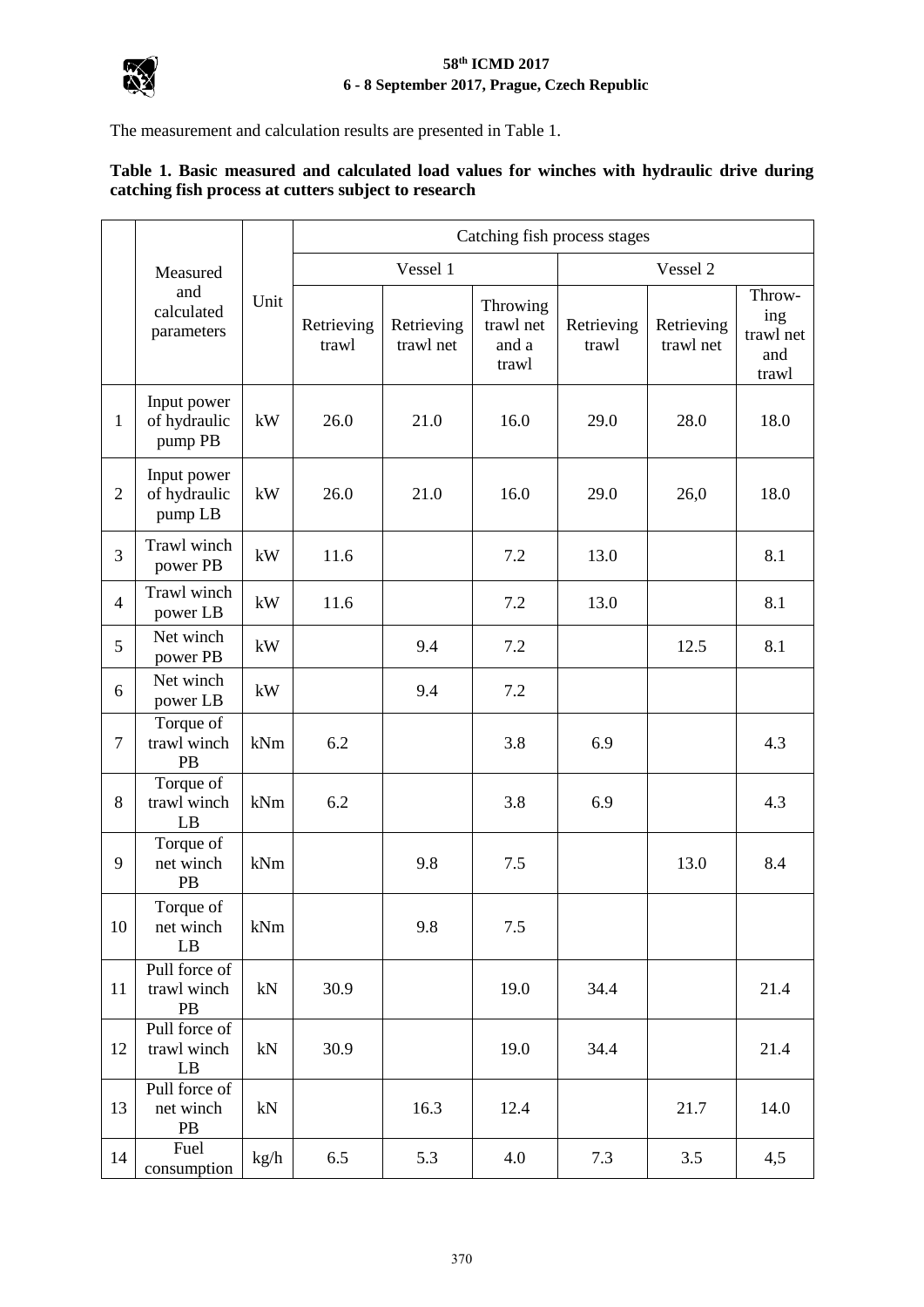

The data included in Table 1 allowed for drawing charts presenting the demand for power and fuel consumption required to provide power by the main diesel engine to the hydraulic pumps' drive (Fig. 3-6)



Power taken by hydraulic pumps during catching fish process at cutter 1

Fig 3. Power taken by PB hydraulic pumps at cutter 1



Fuel consumption of hydraulic power systems during catching

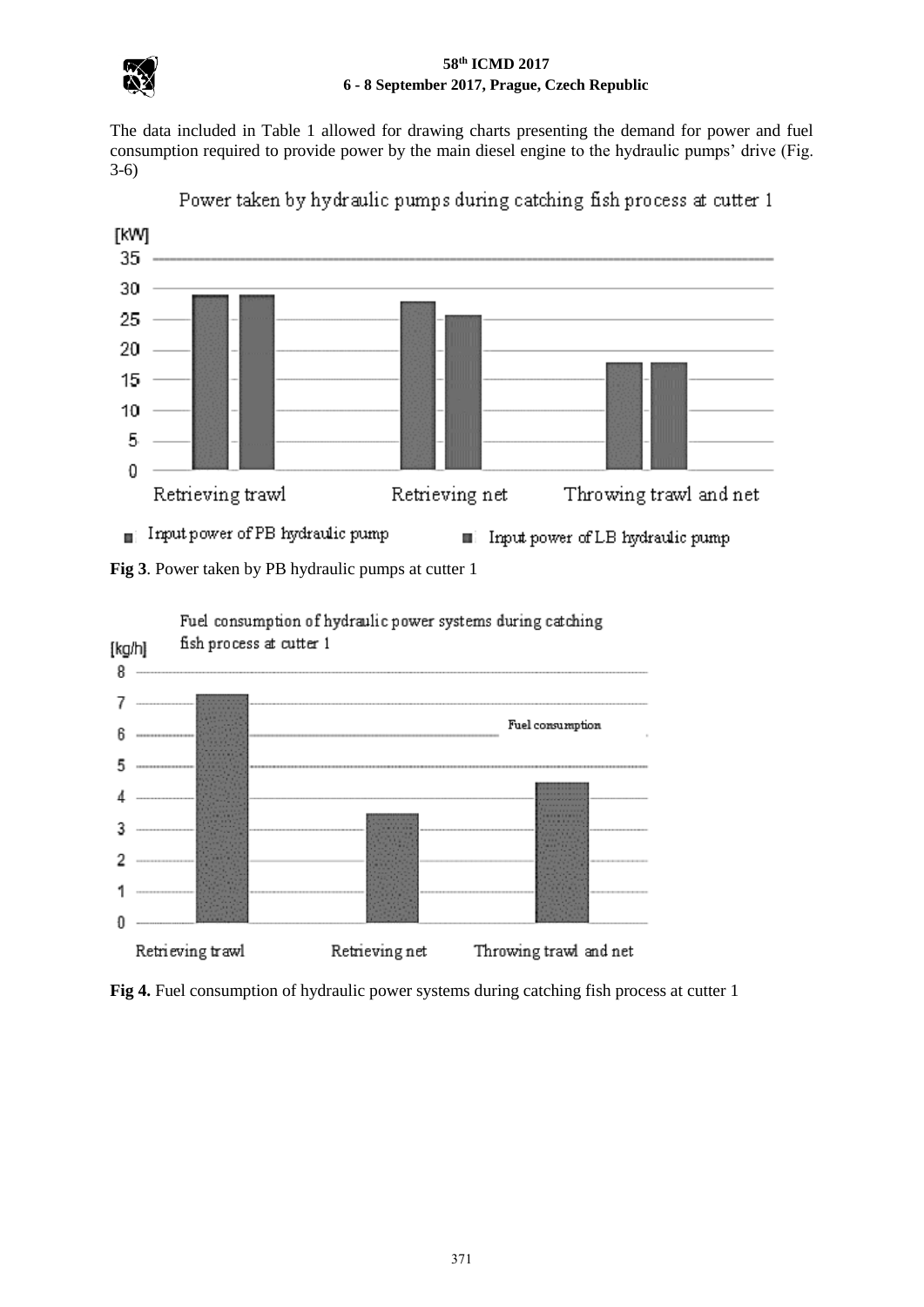



**Fig 5.** Power taken by hydraulic pumps at cutter 2



**Fig 6.** Fuel consumption of hydraulic power systems during catching fish process at cutter 2

The research results presented in the paper refer to the hydraulic systems. They are the outcome of the energy efficiency audits carried out at the vessels belonging to the Polish fishing fleet. The research has been performed for the very first time and therefore the results should be useful in order to reduce the energy consumption at the vessels. However, comparable methods aimed at the limitation of fuel consumption have been presented by Rajewski, P., Behrendt, C., and Szczepanek, M., Kamiński, W. and Szczepanek, M., Skarbek-Żabkin, A. in terms of the engine as a system, Erwin M. Schau.,Harald Ellingsen, Anders Endal, Sevin Aa. Aanondsen in reference to the Norway fleet, Mikkel Thrane in reference to the Dutch fleet and Muir James F in global overview the utilization of fuel energy by the global fisheries industry .

Based on the data included in the paper, it is justified to state the operational condition of a vessel may significantly affect the power consumption. Raising the crew members technical awareness may impact on the reduction of same.

# **CONCLUSIONS**

Summing up, the hydraulic power systems used at fishing cutters are significant elements of the cutter equipment. The analysis of the obtained results proves that the demand for electricity at the selected